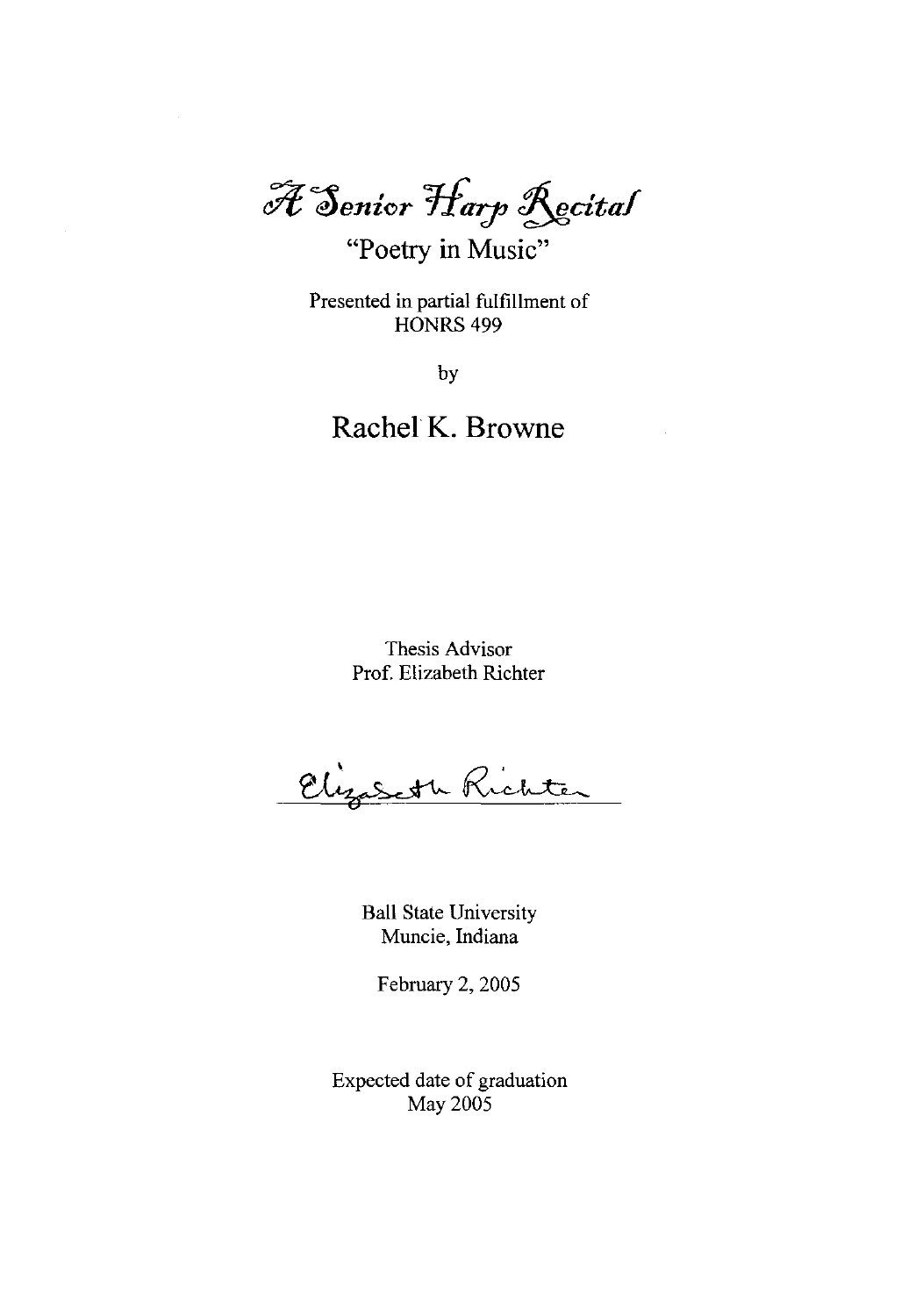## **Senior Honors Recital Rachel Browne, Harp Assisted by Balie Gren, Flute, and Wendy Gutana, Cello (Theme: Poetry in Music)**

#### **Program Notes**

I hope to bring to you an appreciation for music by exploring not only the music theory and historical context of harp repertoire, but also to tie together the art of sound to poetry, or the art of words. Music and poetry go hand in hand. Some music is based on poetry, other music expresses ineffable truths: music *as* poetry. Though neither words may fully express music's inherent speech, or music the specific power of words, perhaps they enhance one another in artistic creation.

The poetry in my selected pieces came about in various ways. Delio Joio's *Bagatelles,* I assume, were composed without any use of words or imagery, but words seemed to me to' spring forth from the music. The  $16<sup>th</sup>$  Century Italian Lute Pieces, arranged for harp in the  $20<sup>th</sup>$ Century, have a longer poetic history than the other pieces. Many of the short pieces were originally sung; in fact they originated as poems before adapted to instrumental music played on the lute, and hundreds of years later, on the harp, flute and cello. Carlos Salzedo said the title of "(IDYLLIC POEM)" provides an "optional basis for the poetical imagination of the player." The *Sonate* by Hindemith includes as its third movement a *Lied,* whose melody was inspired by a poem by Holty. Finally, the *Impromptu-Caprice* by Gabrielle Pieme, a wonderfully Romantic work, was not conceived at all on the basis of poetry but perhaps it may inspire poetic thoughts within the listener.

#### **\*\*\*\***

## *Bagatelles.* . . • • . . . • . . . . . . • . . . . . . . . . . . . . . • . . . . • • • . **Norman Delio Joio**

The term "bagatelle" refers not to a specific form; New Grove Online defines it as a "trifle, a short piece of music in light vein." A bagatelle might be dance-like, meditative, or satirical. Composers may combine several in a set, titling each one individually.

Norman Delio Joio brings to his music a candid expressiveness not defined solely by 12 tone of the 20<sup>th</sup> century, but also by his love of 19<sup>th</sup>-century Italian opera, Catholic Church music, and, most surprisingly, popular music and jazz from the '20's and '30's. He studied with Paul Hindemith in the '40s at the Yale School of music, who encouraged him to discover his own musical voice, let traditional forms be what they may be. Delio Joio's music is candid, playful, and well-crafted. A love for Gregorian chant and a profound interest in religious subjects is prominent in his music.

#### I. *Andante affetuoso e moderato*

I wanted to know what inspired the beautiful music of Delio Joio on my music stand. As I carefully studied the printed page, translating symbols into sounds, words began to come to mind, many of them fitting in perfect rhythm to the notes, somewhat expressing the impression upon my soul that his music had made. Recently I was amazed to discover the composer's fascination with Gregorian chant in research.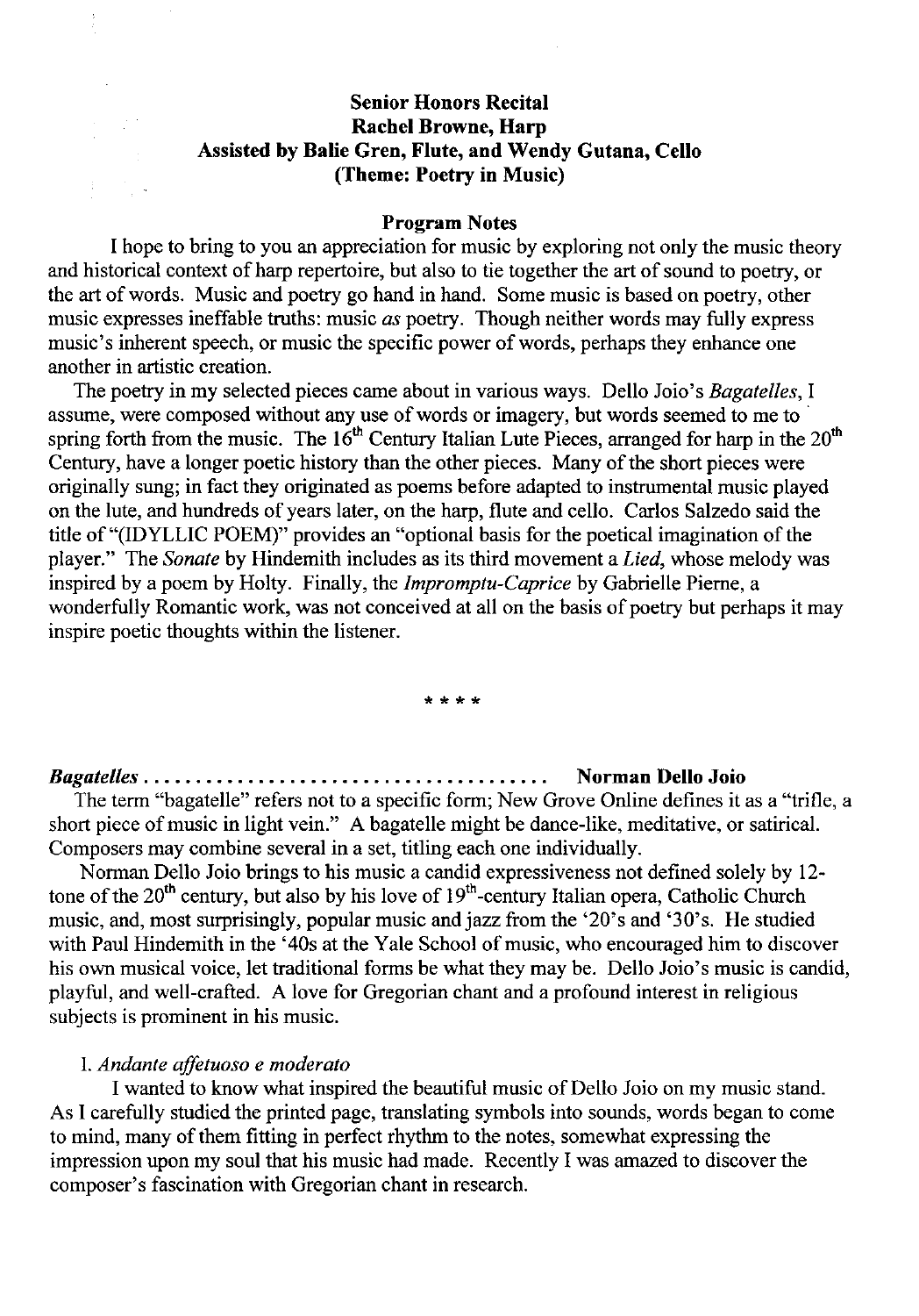The salient melody, simple and modal, floats above an underlying tension created by non-harmonic tones. The opening motive, *"Who has heard?"* recurs several times. It receives climactic development in the middle of the movement, but here is very simple and pure. The opening motive played in double-octaves and ornamented, this time in *mf* dynamic, announces the arrival of something:

*Who hath heard? Who hath heard. and hath believed?*  Like a tender root He sprung from dry ground. *The Arm of the Lord. has been revealed. Lifted up the humble and laid down the proud.* 

A melody climbs diatonically under added-note chords, the Cb and F non-chord tones expressing the idea of 'grief':

*Jesus Christ. the Light of Life! A Man of sorrows and acquainted with grief* 

Tension builds as left-hand triplets of open fourths underlay right-hand chords of quartal duplets. Words are elusive here, but the tension builds into a climax. A pentatonic glissando carries the words "our pain:"

*Surely He hath borne our pain!* 

A *pp* dynamic enters immediately, and is reflective:

*We aI/like sheep have wandered astray; 'Twas for our shame. that He was slain.* 

A right-hand melody descends, leading into a restatement of the opening *"who hath heard'*  motive:

*He will see fruit and His reward Shall be them Who hath heard!* 

#### II. *Allegro, gioioso*

*Allegro. gioioso* conjures to the imagination some kind of wild and colorful dance. A highly technically demanding movement, it involves rhythmic accents in difficult ranges of the instrument, melodic jumps over nontraditional harmonic patterns, and several rhythmic hemiolae and unbalanced phrases. Melodies flash in and out, never materializing. Keys imply colorful modalities of Spain or perhaps the Middle East. The rhythm is volatile. A strong underlying pulse on beats 1 and 4 of the 6/8 rhythm is often overtaken by syncopation; hops, jumps and twists, turns and claps of a joyous and wild dance. Dynamics are *fortissimo,* full of energy.

ABA in form, the A section has (roughly) a tonality of F major, established by the key signature, as well as the opening two F major chords. Could the next few chords be labeled 'I' with minor ii chord added? A jazzy bundle describes it. Four-bar phrase groups gain rhythmic complexity, and accents on beats 2 and 4 alternate with accents on beats 3 and 6.

The B section is in the signature of 5 flats and A-natural, suggesting a tonality of Bb minor, but the notes F and C are prominent, just like in section A (in the key of F major); Delio Joio plays with an extended dominant. Or is he introducing a new mode? A climax occurs in F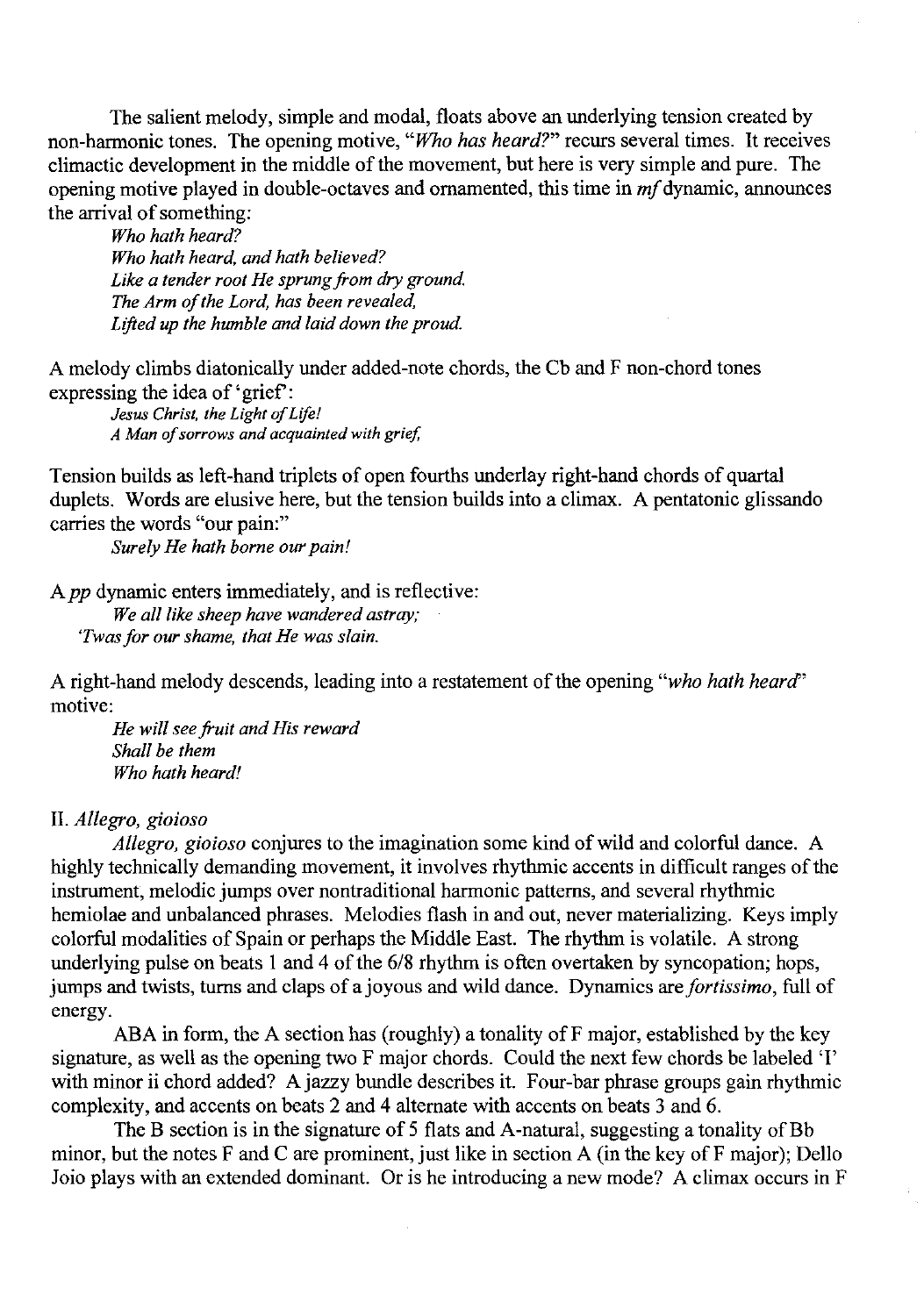major chords over a B-natural, and we sojourn to C major, short melodies calling like birds and "hee-hawing" like donkeys. Whatever the picture, it is colorful!

#### III. *Adagietto, calmo*

Adagietto, calmo is so named for its pervading sense of peace, and yet elements of harmony and rhythm express a sub-surface tension. Many non-chord tones appear throughout the piece, borrowed from foreign tonalities. Harmonic analysis is elusive; one might chalk it up to the influence of 20's and 30's jazz that Delio Joio so loved.

An open octave motive ties together the movement. The gentle rhythm moves the music forward in time under developing tension, and yet maintains for the listener something steady, an idea frozen. The motive is like breathing; it sustains life steadily, regularly, under increasingly complex harmonies.

*Divine Spirit Breathing Mysteries Revealing. Words of life you speak to form us new. Groanings now unspoken, longings of Creation Await the Day your Sons will be like You.* 

| 16 <sup>th</sup> Century Italian Lute Pieces | <b>Arr. Dewey Owens</b> |
|----------------------------------------------|-------------------------|
| <b>I.BALLETTO from "Il Conte Orlando"</b>    | Simone Molinaro         |
|                                              | 1599                    |

The balletto appeared in Italian instrumental (particularly lute) music mainly in 1561-1599. A courtly dance, this balletto flows in a lilting 3/4 time.

II. VILLANELLA Unknown Composer, End of  $16<sup>th</sup>$  Cent.

Cotgrave's *Dictionarie* (1611) defines a villanelle as 'a country dance, round or song.' In Italy in the sixteenth century, the term described a style of poetry, written in stanzas, usually about nature or love, using very simple language.

III. PASSACAGLIA Lodovico Runcalli 1692

The passacaglia began as a I-IV-V-I guitar-strumming formula, but in 1627, at the publication of several works y Frescobaldi, it gained more prominence. Many passacaglias were more restrained, in a slow tempo, smooth, and in a minor key. Runcalli's includes a more lively central section.<br>IV. SICILIANA

Unknown Composer, End of  $16<sup>th</sup>$  Cent.

Sicilianas were in the the  $16<sup>th</sup>$  century musical pieces written to poetry of a kind called the *strambotto siciliano.* One imagines a poet singing with his lute, evoking melancholy or piety. V. GAGLIARDA Vincenzo Galilei

End of 16<sup>th</sup> Cent.

In Italian, gagliarda means "vigorous, robust." It originated as a courtly dance of northern Italy, usually in triple meter. Many gagliardas employ the use of hemiola, or an apparent shifting of downbeats, to liven the steps of the dancers.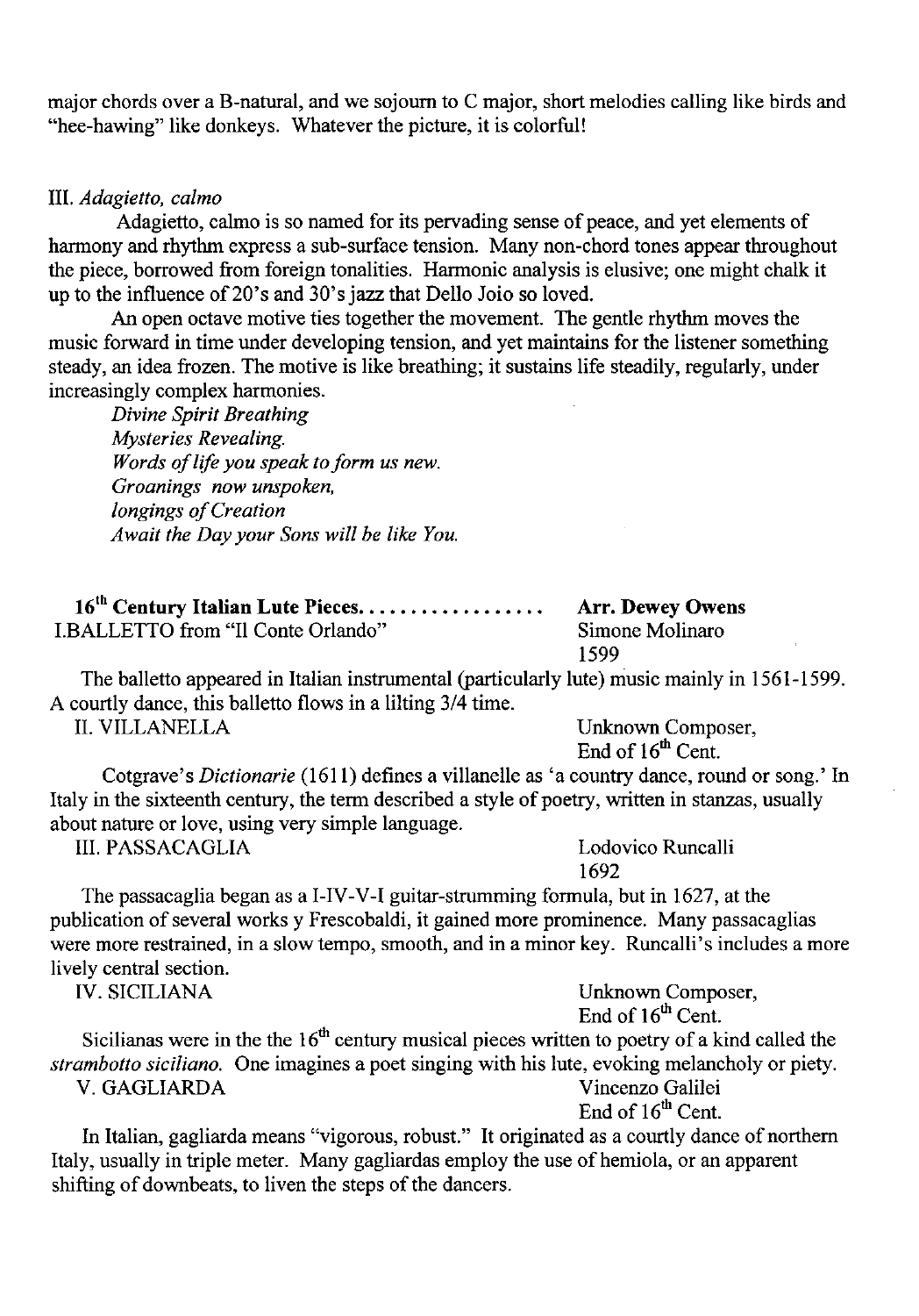#### **"(Idyllic Poem)".** . . . . . . . . . . . . . . . . . . . . . . . . . . . . . **Carlos Salzedo**

Carlos Salzedo is famous for his technique of harp playing that has revolutionized schools of harpists internationally. Born in France of Spanish heritage, he won the Prix de Rome in composition and entered the Paris Conservatory at age 11, graduating with *premiere prix* in both piano and harp at age 16. Successive posts afforded him opportunity to compose as well as perform and instruct, producing his 50 works or collections of short works, as well as hundreds of transcriptions for harp.

New mechanical innovations of the instrument during his lifetime afforded him the discovery of many new special effects and chromatic possibilities. Salzedo comments that the ancient harp "bears no more resemblance to the modern  $20<sup>th</sup>$  Century harp than the ox cart does to the jet plane." Hence his marvelous output in high-quality music for that instrument.

"(Idyllic Poem)", composed in 1918, is one of a set of preludes included in his text Modem Study of the Harp, its purpose not only to challenge technically but to "reveal new horizons to those who seek for pure artistic emotion." Impressionistic in style, its tone colors and special effects combine to express the ineffable.

## *Sonate Fur Harle.* . . . . . . . . . . . . . . . . . . . . . . . . . . . . . . . . **Paul Hindemith**

Paul Hindemith, born in Frankfurt, was the most prominent German composer during the inter-war years. A professional violinist and violist, he could also play every instrument for which he had written a sonata, composing roughly one sonata per year of his 40-year career. He did not, however, play organ or harp.

Hindemith assimilated new tonal ideas of the  $20<sup>th</sup>$  century with celerity. As experiments in tumultuous music of the '20's separated him from audiences, he later returned to a more harmonious linear counterpoint and systematic organization during the 30's. His theory text, *The Craft of Music Composition,* set forth a new set of tonal relationships based on tension and the haimonic series in 1935. He completed the *Sonatefur Harfe* in 1939.

A programmatic work, the imagery revolves around a Gothic cathedral.

#### I.

"On the parvis [the covered area surrounding the door], in front of a cathedral, the door opens, one listens to the organ."

Three large quartal chords open a 4-bar phrase of theme one. A chromatic transitional melody in the bass leads into theme two, a broad melody consisting of many open fifths. The movement evokes a sense of awe and grandiose, while at the same time an underlying mysteriousness. Hindemith's sonata form breaks away from the traditional classical sonata form; themes one and two appear sporadically and in various keys, his chromatic harmonies highly expressive.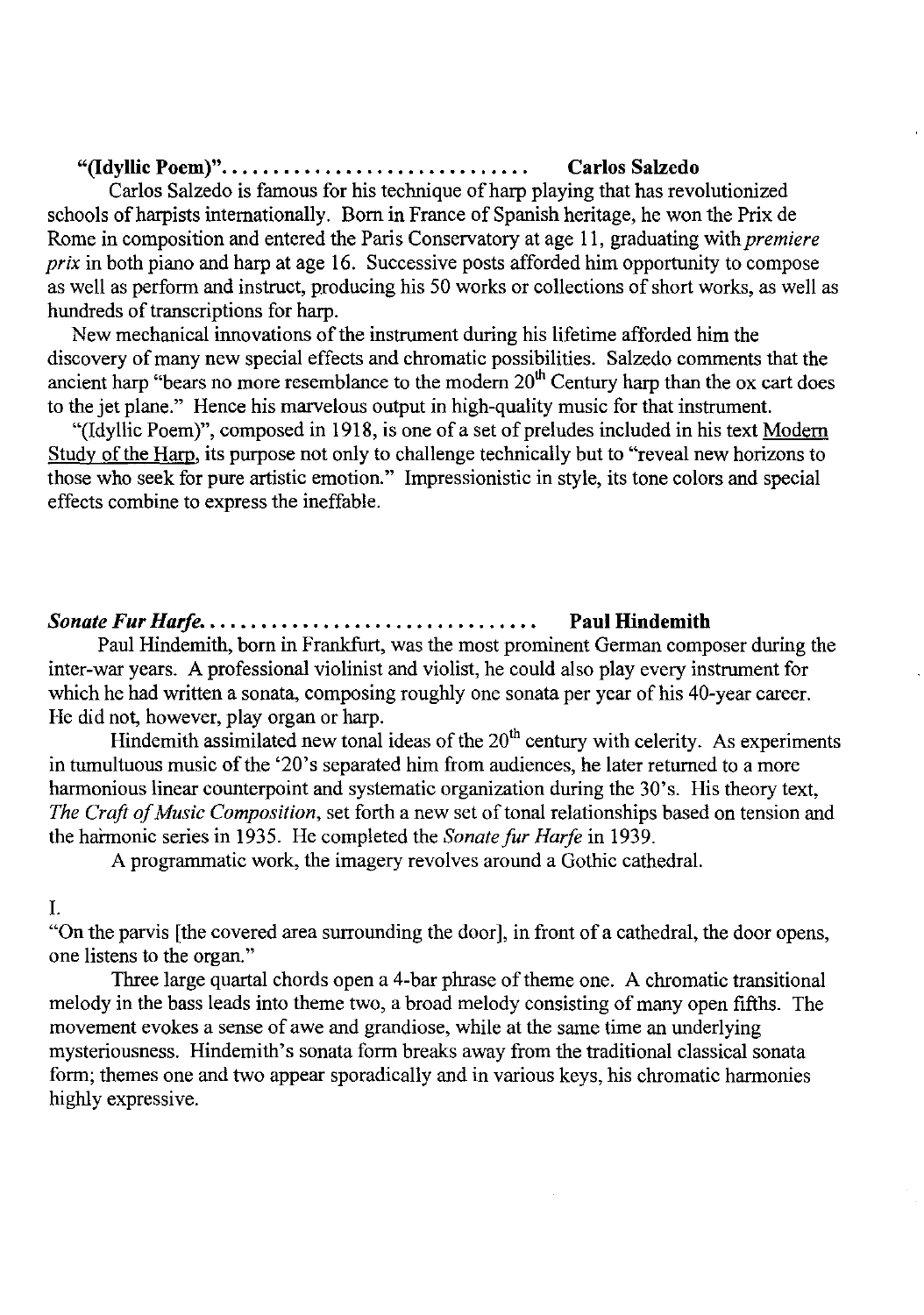#### II.

"The children play on the parvis."

The description *"Lebhaft"* or "lively" certainly fits its mood. The movement contains two contrasting characters. One easily pictures a game of tag. Theme one, a grouping of five short phrases, is light. Theme two is husky, grown-up. (It enters after a fortissimo glissando in measure 22, is interrupted by theme one, and continues in measure 41.) Listen for high-pitched sing-song voice of character 1 saying: "Catch me if you can," and the ensuing chase of character 2. I see the final chord as a loud laugh: "HA!" as themes collide. Tag, you're it!

#### III. *LIED*

Hindemith must have been well-schooled in the Romantic style of the *lieder* (songs) of Schubert and Brahms, the generation of German composers before him. The new style of *lieder*, however, might have sent them into shock! He incorporates a new sense of tonality, expressive and elusive rhythms to convey the text. Nonetheless, the movement carries almost Romantic warmth. Its stanza-like form, flexible dynamics, wide range of emotion, and a fascination with morose subjects and the supernatural are Romantic traits.

L.H. Christoph Holty (1748-1776), of Hanover, became a student of theology at Gottingen, where he co-founded the Gotlinger Dichterbund, a close society of young poets, but died of consumption while young. His poetry reflects his love for *Volkslied* and a delight in nature, but often in a melancholy tone. Increasingly after 1933, many of Hindemith's works were banned in Nazi Germany for their "cultural Bolshevism' and he set his music to despairing texts, reflecting an 'inner emigration.'

| Der Auftrag                                   | <i>*Last Request</i>                                        |
|-----------------------------------------------|-------------------------------------------------------------|
| Ihr Freunde, hänget, wann ich gestorben bin,  | Friends please hang when I am gone                          |
| die kleine Harfe hinter dem Altar auf,        | my little harp behind the altar                             |
| wo an der Wand die Totenkränze                | where on the wall the funeral wreaths                       |
| manches verstorbenes Mädchens schimmern.      | Of many a deceased maiden do gleam.                         |
| Der Küster zeigt dann freundlich              | The church sexton will then be able to                      |
| dem Reisenden                                 | show visitors                                               |
| die kleine Harfe, rauscht mit dem roten Band, | my little harp, and how the red ribbon still                |
| daß an der Harfe festgeschlungen,             | flutters that is tied firmly to the harp                    |
| unter den goldenen Saiten flattert.           | Under the golden strings.                                   |
| "Oft, "sagt er staunend,                      | "Often," he will say amazed,                                |
| "tönen im Abendrot                            | "the strings resound                                        |
| von selbst die Saiten,                        | on their own at the setting of sun with                     |
| leise wie Bienenton;                          | soft sounds like bees;                                      |
| die Kinder, hergelockt                        | this the children who have visited                          |
| vom Kirchhof,                                 | the church graveyard                                        |
| hörten's und sah'n, wie die Kränze bebten."   | have often heard and have seen how the<br>wreaths tremble." |

\*English translation provided by Dr. Ronald Warner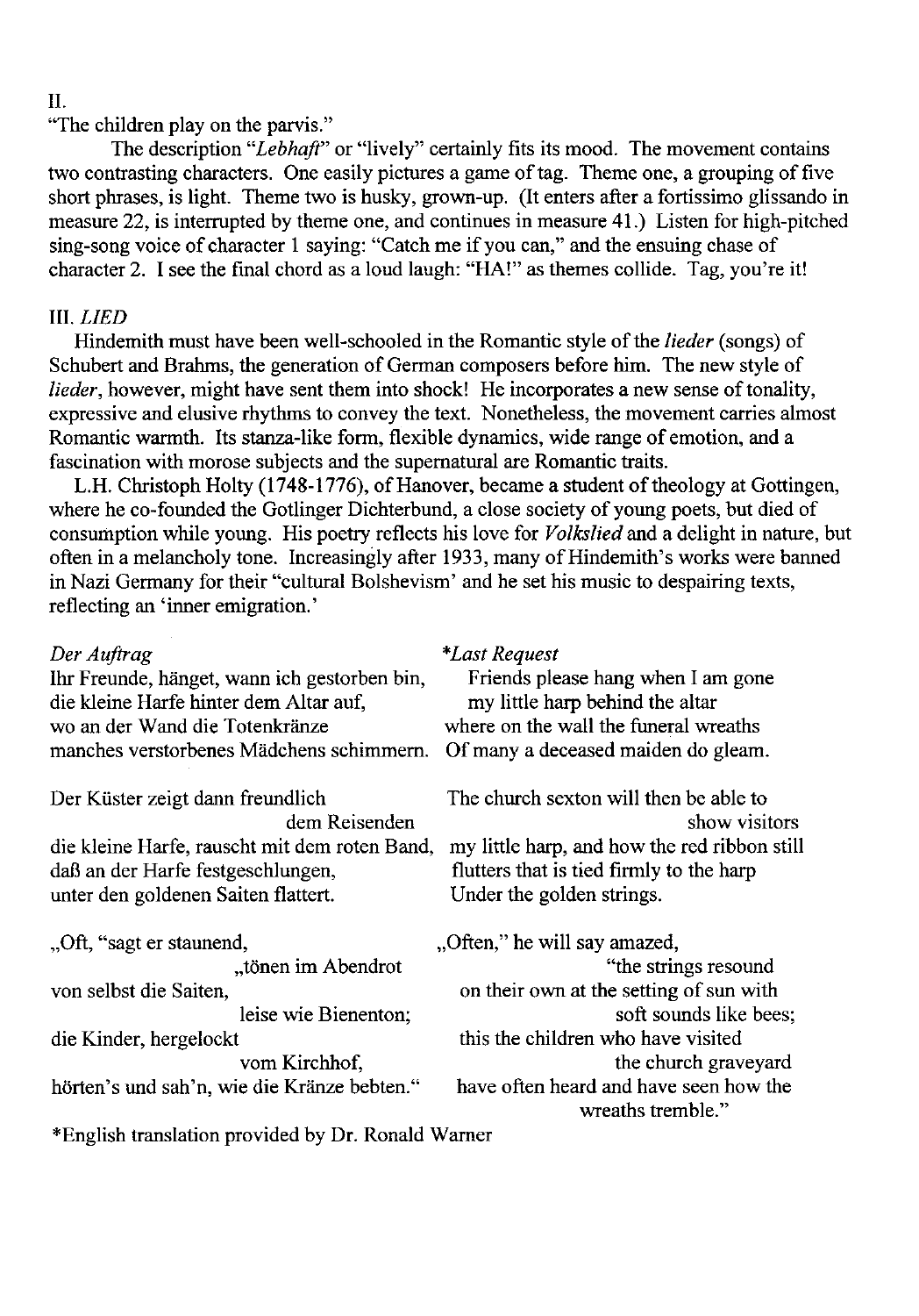## **Impromptu-Caprice .** ..................................... **. Gabriel Pierne**

An 'impromptu' may be so named for the whimsical nature with which it was composed, or the spontaneous development of all its elements as if it were flowing from the musician's hands for the very first time. The piece opens in a mesh of arpeggios and trills, as if the harpist were composing on stage. These fragments soon lead into a lyric melody. What a beautiful love song it appears to be! It recalls the rhythm of a ballad, its harmonies standard but beautiful, the harmonic rhythm comforting.

The caprice section is comprised of several short 8-bar phrases, its rhythm energetic and conjures up visions of a spritely dance.

Pierne by the use of rapid arpeggiated trills transitions once again into the first melody, this time played with new found conviction. The impromptu melody suggests the confession of an undying love:

o my love's like a red, red rose, That's newly sprung in June: o my Luve's like the melody That's sweetly play'd in tune!

Till a' the seas gang dry, my dear, And the rocks melt wi' the sun; And I will luve thee still, my dear, While the sands o' life shall run.

*(A Red, Red Rose,* Robert Burns, excerpt)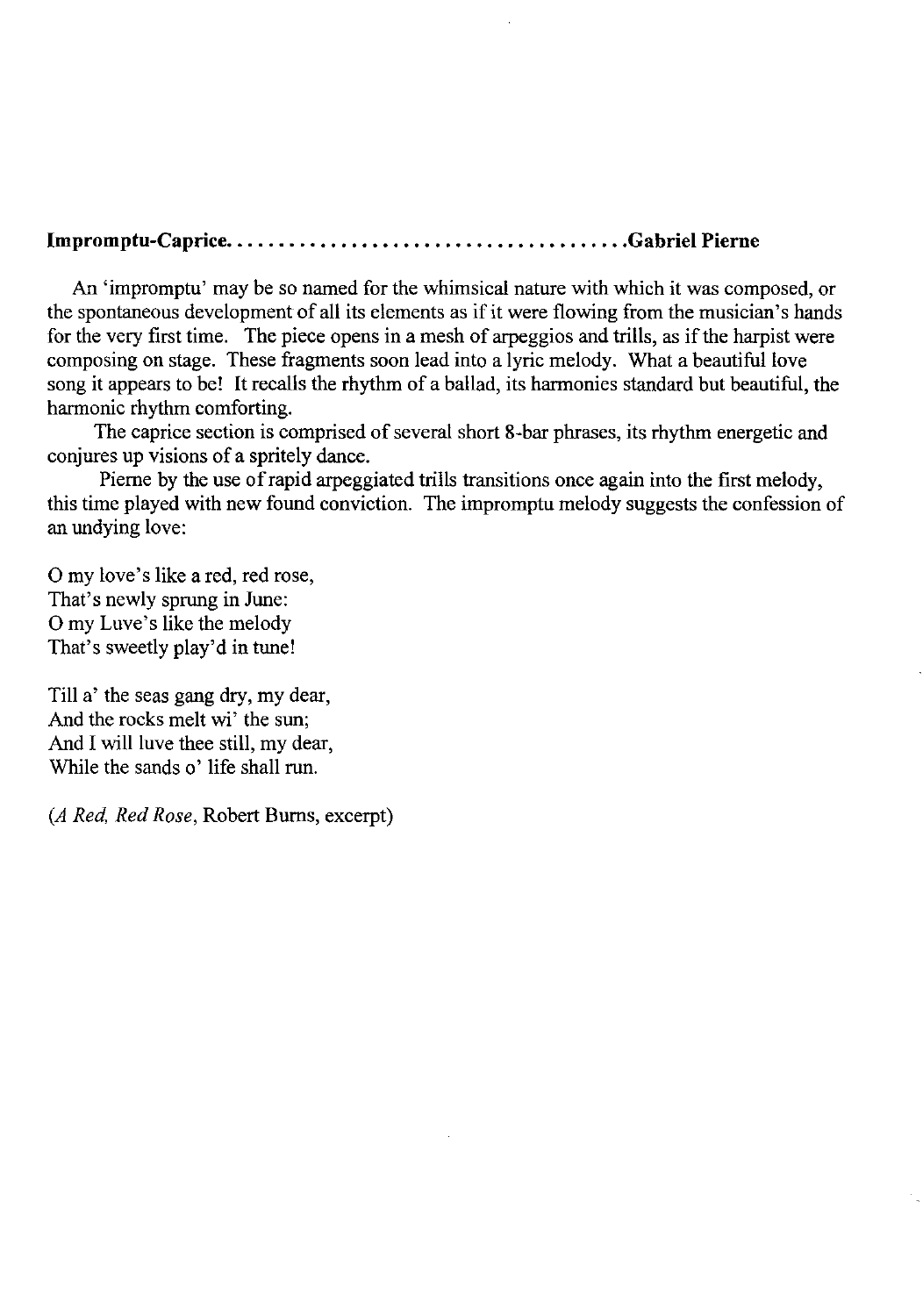### **Bibliography.**

Archambo, Shelly B. Carlos Salzedo (1885-1961): the harp in transition. Ph.D: U. of Kansas, 1984. Ann Arbor, MI: University Microfilms International, 1986.

'BaIetto', *Grove Music Online* ed. L. Macy (Accessed 31 January 2005), http://www.grovemusic.com

Brown, Alan. 'Galliard', *Grove Music Online* ed. L. Macy (Accessed 20 January 2005), http://www.grovemusic.com

Cardamone, Donna G. 'Villanella', *Grove Music Online* ed. L. Macy (Accessed 20 January 2005), http://www.grovemusic.com

Grout, Donald J., and Palisca, Claude V. A History of Western Music. 6<sup>th</sup> ed. New York: W. W. Norton & Company, Inc., 2001.

Harran, Don. 'Strambotto', *Grove Music Online* ed. L. Macy (Accessed 20 January 2005), http://www.grovemusic.com

Homer, Keith (1995). Sonata for Harp. In *2dh Century Masterworks for Harp: performed by Judy Loman* (pp. 3-4) 1 [CD liner notes]. Toronto, Canada: Marquis Classics.

Jackson, Richard. 'Delio Joio, Norman', *Grove Music Online* ed. L. Macy (Accessed 20 January 2005), http://www.grovemusic.com

Lapides, Frederick R., ed. and Shawcross, John T., ed. Poetry and Its Conventions: An Anthology Examinig Poetic Forms and Themes. New York: The Free Press, 1972.

Little, Meredith Ellis. 'Siciliana', *Grove Music Online* ed. L. Macy (Accessed 20 January 2005), http://www.grovemusic.com

Mason, Georges. 'Pierne, Gabriel', *Grove Music Online* ed. L. Macy (Accessed 20 January 2005), http://www.grovemusic.com

Maurice, lE. BrownlR. 'Bagatelle', and 'Impromptu', *Grove Music Online* ed. L. Macy (Accessed 10 January 2005), http://www.grovemusic.com

SaIzedo, Carlos. Modem Study of the Harp. New York: G. Schirmer, Inc., 1921.

Schubert, Giselher. 'Hindemith, Paul', *Grove Music Online* ed. L. Macy (Accessed 20 January 2005), http://www.grovemusic.com

The Holy Bible, NIV. Colorado Springs, CO: International Bible Society, 1984